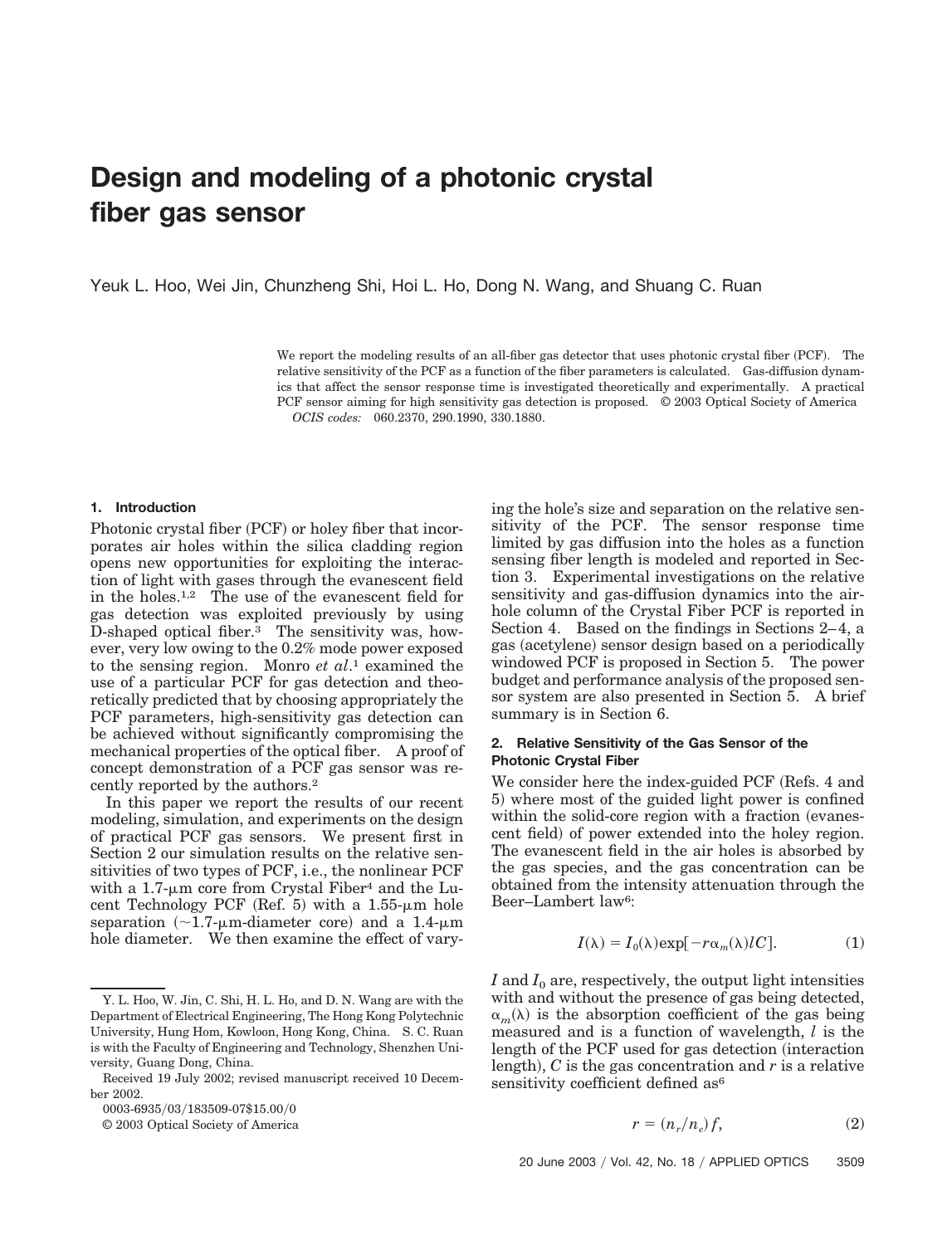where  $n_r$  is the index of the gas species and is approximately equal to  $1, n_e$  is the effective index of the guided mode, and *f* is the fraction of the total power located in the holes. For a particular fiber mode *f* can be calculated by integrating the optical power inside the air holes and dividing it by the total power carried by that mode and expressed as

$$
f = \int_{\text{holes}} (E_x H_y - E_y H_x) \, \mathrm{d}x \, \mathrm{d}y
$$
\n
$$
\int_{\text{total}} (E_x H_y - E_y H_x) \, \mathrm{d}x \, \mathrm{d}y,\tag{3}
$$

where  $E_x$ ,  $E_y$  and  $H_x$ ,  $H_y$  are, respectively, the transverse electric and magnetic fields of the mode. The effective index  $n_e$  and the mode-field pattern  $(E_x, E_y)$ and  $H_x$ ,  $H_y$ ) can be calculated by solving Maxwell's equations by using a numerical technique (the finiteelement method).<sup>7,8</sup>

Two types of PCF, i.e., the Crystal Fiber PCF and the Lucent Technology PCF, were examined. Both PCFs have an  $\sim$ 1.7-µm-diameter silica core surrounded by an array of air holes. During numerical calculation we considered only the two innermost rings and a quarter of the cross section of the fibers as shown in Figs. 1 and 2. The basis for doing so is that, for both types of fiber, most of the guided power, especially for the fundamental mode we are interested in here, is distributed within the central silica core and the innermost ring, and the light power in the outer rings is negligible. The field distributions in the other three quarters can be obtained by using the symmetric property of the fiber. The relative sensitivity of the Crystal Fiber PCF as a function of wavelength is shown in Fig. 3. At wavelengths of 1.53 and 1.65  $\mu$ m, corresponding to absorption lines of acetylene  $(C_2H_2)$  and methane  $(CH_4)$  gases, the relative sensitivities are, respectively, 12.6% and 14.9% of that of an open path cell per equal length. This sensitivity is more than 50 times that of the D-shaped optical fiber.3 The relative sensitivity of Lucent's PCF with 1.4- $\mu$ m-diameter *d* air holes and  $1.55$ -µm holes of separation  $\Lambda$  as a function of wavelength is shown in Fig. 4. At 1.53 and 1.65  $\mu$ m the relative sensitivities are, respectively, 3.8% and 4.7% of that of an open path cell per equal length. We also calculated the relative sensitivity of a modified fiber with the same structure as the Lucent fiber but with varying hole diameter and separation. Figure 4 shows the results for  $\Lambda = 1.33 \mu m$  and  $d/\Lambda$  varying from 0.69 to 0.93. The relative sensitivity for  $\Lambda =$  $1.33 \mu$ m and  $d = 1.24 \mu$ m ( $d/\Lambda = 0.93$ ) is 6.2% at a wavelength of 1.53  $\mu$ m and 7.7% at 1.65  $\mu$ m.

Although it is difficult to establish an analytical relationship between the relative sensitivity and fiber parameters d,  $\Lambda$ , and wavelength  $\lambda$  from the simulation results, we may conclude that the sensitivity increases with  $\lambda$  and  $d/\Lambda$  but decreases with structural size *d* or  $\Lambda$  (for the same  $d/\Lambda$ ). It can be seen from Fig. 4 that, for the same value of  $d/\Lambda = 0.9$  and



Fig. 1. a, Quarter of the cross section showing the two innermost rings of Crystal Fiber's PCF. The diameter of the central silica region is 1.7  $\mu$ m.  $\Lambda = 3.24 \mu$ m and  $d = 3 \mu$ m. b, Shape of the holes in the innermost ring:  $d1 = 1.22 \mu m$ ,  $d2 = 3 \mu m$ ,  $b = 1.79$  $\mu$ m.

þ

d

at a wavelength of 1.53  $\mu$ m, the relative sensitivity increases from 3.8% to 5.8% as the hole separation decreases from 1.55  $\mu$ m (the Lucent fiber) to 1.33  $\mu$ m. One simple method for designing the relative sensitivity of the PCF is to use the scaling properties of the Maxwell equations in combination with the simula-



Fig. 2. Quarter of the cross section of Lucent's PCF:  $\Lambda = 1.55$  $\mu$ m and  $d = 1.4 \mu$ m.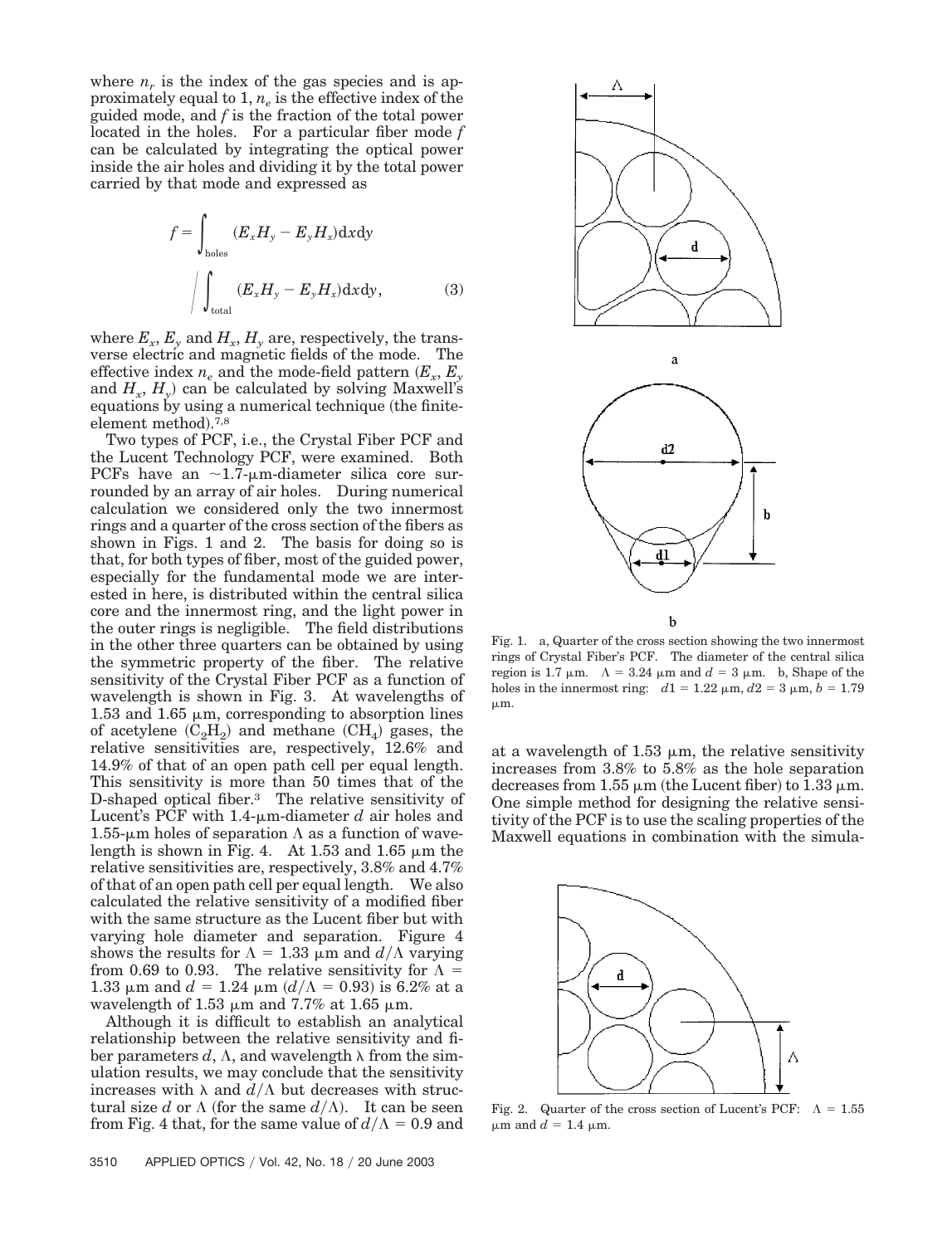

Fig. 3. Relative sensitivity of Crystal Fiber's PCF as a function of wavelength.

tion results in Fig. 4. For example, if we wish to design a PCF with 3.78% relative sensitivity at a wavelength of 1.65  $\mu$ m (one of the methane absorption wavelengths), we need only to increase the size  $(d, \Lambda)$  of the PCF with 3.78% relative sensitivity (Fig. 4) by a factor *S* that equals the new working wavelength divided by the old working wavelength, i.e.,  $S = 1.65/1.53 = 1.0784$ . The new fiber parameter should then be  $\Lambda = 1.67 \mu m$  and  $d = 1.5 \mu m$ . With this method the results at one length scale can be used to deduce the design parameters at all other length scales.

## **3. Response Time of the Sensor of the Photonic Crystal Fibers**

One concern in using PCF as evanescent field sensors may be the limited response time due to the time required for gas to diffuse into the holes. To study this effect, we take acetylene gas as an example and study its diffusion into the holes of a PCF of length *l* with two ends open  $(Fig. 5)$ . We assume that the PCF is placed initially in air, and the air-hole col-



Fig. 4. Relative sensitivities of Lucent's and the modified Lucent's PCFs as functions of wavelength: Lucent's PCF,  $\Lambda = 1.55$  $\mu$ m,  $d = 1.4 \mu$ m,  $d/\Lambda = 0.9$ ; modified PCF,  $\Lambda = 1.33 \mu$ m and the varying hole diameter corresponding to  $d/\Lambda$  from 0.69 to 0.93.



Fig. 5. Gas diffusion into the holes of the PCF of length *l*.

umns of PCF were entirely filled with air. At time  $t = 0$  the surrounding air is suddenly replaced by acetylene gas with concentration  $C_0$ . This sudden change will start a transient mass transportation (transient diffusion) between the air and acetylene. The air will diffuse out from the two ends of the PCF column, and the acetylene will diffuse into the column. At time *t* the distribution of acetylene concentration along the length of the air hole columns may be written as<sup>9</sup>

$$
C(x, t) = C_0 \left( 1 - (4/\pi) \sum_{j=1,3,5}^{\infty} (1/j) \times \left\{ \sin(j\pi x/l) \exp[-(j\pi/l)^2 Dt] \right\} \right), \quad (4)
$$

where  $D$  is the binary diffusion coefficient between the air and acetylene and can be found in the reference book<sup>10</sup> and  $x$  is the spatial coordinate along the longitudinal direction of the PCF. The acetylene concentrations at the two ends of the PCF are assumed to be  $C_0$  in the whole diffusion process  $(t > 0)$ . The diffusion is assumed to take place at room temperature and atmospheric pressure.

The average gas concentration over the entire sensing length *l* as a function of time

$$
C_A(t) = \frac{1}{l} \int_0^l C(x, t) \mathrm{d}x \tag{5}
$$

may be measured from the intensity attenuation caused by gas absorption through the Beer–Lambert law as given in Eq.  $(1)$  but with *C* replaced by  $C_A(t)$ .

By substituting Eq.  $(4)$  into Eq.  $(5)$ , we obtain

$$
C_A = C_0 \bigg\{ 1 - (8/\pi^2) \sum_{j=1,3,5}^{\infty} (1/j^2) \exp[-(j\pi/l)^2 Dt] \bigg\}.
$$
\n(6)

It can be seen from Eq.  $(6)$  that the average gas concentration in the hole columns depends on interaction length *l*. For a short interaction length, i.e., *l*  $\rightarrow$  0,  $C_A(t)$  quickly approaches  $C_0$ . When *l* is 1 m the time for  ${}^{12}C_2H_2$  gas from  $C_A(t)$  to reach 90%  $C_0$  is 200 min. Because the size of the holes in the PCF is small, the wall effect between the molecules and the wall of the hole column may also need to be taken into account. The Knudsen number  $(K_n = m/d)$  is usually used to represent the wall effect of a capillary diffusion system,<sup>11</sup> where  $m$  is the mean free path of the gas molecules and *d* is the diameter of the capillary tube (the hole diameter here). If the Knudsen number is small, the diffusion has the same charac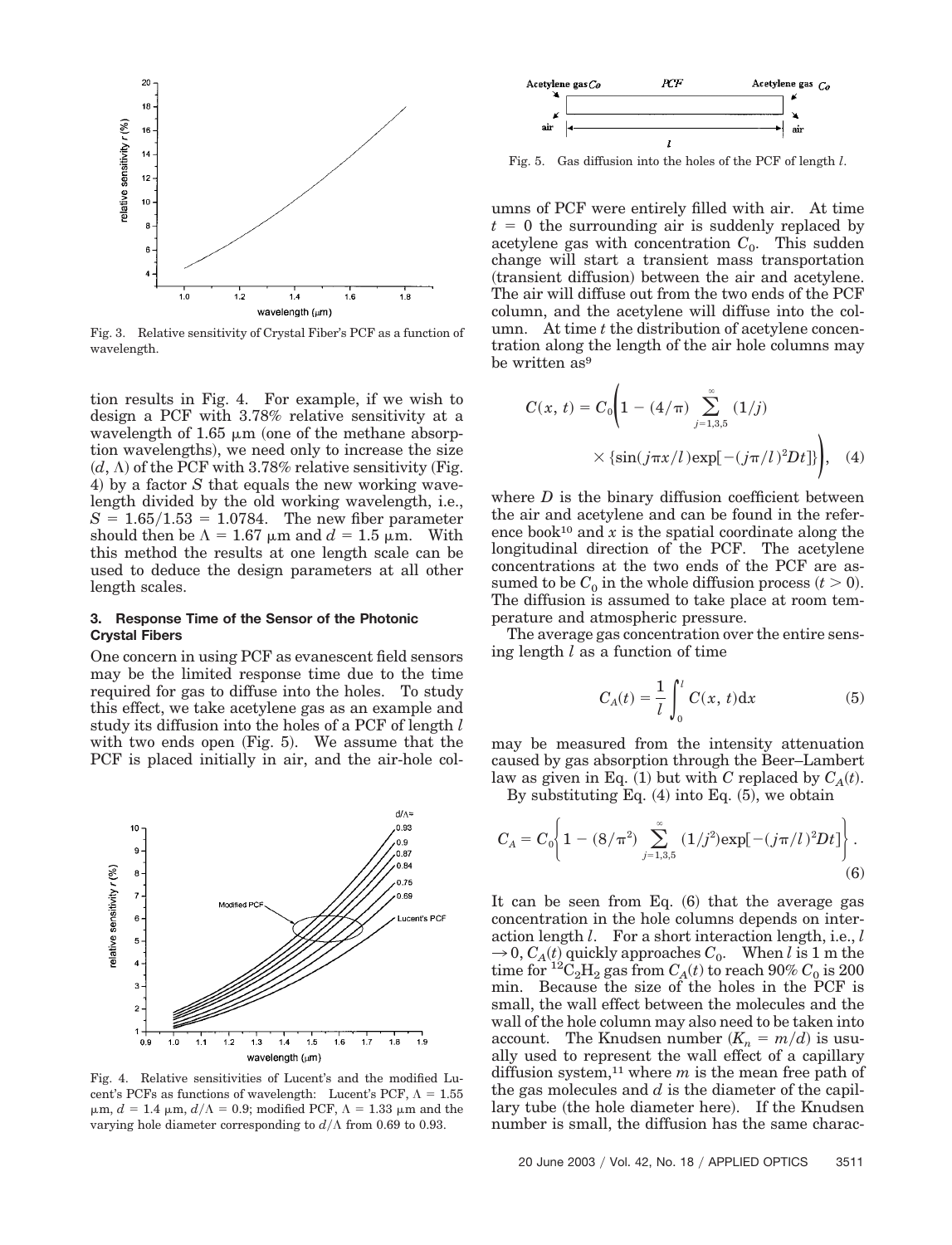teristics as in the continuum state. If the Knudsen number is larger than one, the diffusion will be dominated by the wall effect. We now study the diffusion of acetylene gas into the holes of Crystal Fiber's PCF. Because guided light power is mainly limited to within the innermost ring of holes, we need to consider only the gas diffusion into these holes. Because the shape of these holes is irregular, we may use the smallest diameter *d* as shown in Fig. 1a to estimate the maximum Knudsen number. The Knudsen numbers of acetylene and air in the column of these holes were found to be relativity small less than 0.054), so that the diffusion process is close to the continuum state, plus a small correction factor. Actually the wall effect also induces the viscous flux in the system and superimposes on the diffusive flux, but the effect is so small and complicated that we are concerned only with the diffusive flux in the simulation. In most systems, air can be assumed to be an independent species. The corrected binary diffusion coefficient  $D_{AB}^{\qquad c}$  of *B* (acetylene) in *A* (air) may be shown as<sup>12</sup>

$$
D_{AB}^{\quad C} = D_{AB} D_{BB}^{\quad K} / (D_{AB} + D_{AB}^{\quad K}),\tag{7}
$$

where  $D_{AB}$  is the diffusion coefficient of air and acetylene in the continuum state,  $D_{AB}^K$  is the combined Knudsen diffusion coefficient and can be written as<sup>12</sup>

$$
D_{AB}{}^K \equiv D_{AA}{}^K X_B + D_{BB}{}^K X_A,\tag{8}
$$

where  $X_A$  and  $X_B$  are the molar fractions of species  $A$ and *B* and  $D_{AA}^{K}$  and  $D_{BB}^{K}$  are the Knudsen diffusion coefficients of species *A* and *B*, which may be written  $as<sup>12</sup>$ 

$$
D_{\phi\phi}^{\quad K} = (1/3)dV_{\phi},\tag{9}
$$

where  $V_{\phi}$  is the average molecular speed of species  $\phi$  $(\phi = A \text{ or } B)$ . From Eq. (8) it can be seen that  $D_{AB}^K$ and thus  $D_{AB}^{'C}$  are different at every point along the PCF and also changes with time in the whole diffusion process. This made it difficult to compute the exact time taken for the diffusion process. However, we may estimate the diffusion time under the worst plan by replacing  $D_{AB}^K$  in Eq. (7) with  $D_{BB}^K$ . The value of  $\frac{D}{EBB}$ <sup>K</sup> (acetylene, 2.069 cm<sup>2</sup> s<sup>-1)</sup> is larger than  $D_{AA}^{K}$ <sup>*K*</sup><sup>2</sup> (air, 1.966 cm<sup>2</sup> s<sup>-1</sup>), and thus the estimated value of  $D_{AB}^C$  from Eq. (7) will be the minimum possible value of  $D_{AB}^C$ . The diffusion time estimated with Eqs.  $(6)$  and  $(7)$  will then be the longest possible. The diffusion coefficient of acetylene in air in the continuum state is  $0.17774 \text{ cm}^2 \text{ s}^{-1}$ ,<sup>10</sup> and the corrected diffusion coefficient in the innermost air-hole column (Fig. 1b) is  $0.163$  cm<sup>2</sup> s<sup>-1</sup> (8.3% decreasing). Figure 6 shows the normalized average concentration inside the hole column against the time for a range of fiber lengths *l* at room temperature (20 °C) and atmospheric pressure.

If we take the time for  $C_A(t)$  to reach  $90\%$   $C_0$  as the response time of the fiber, the response times for 3-, 5-, and 7-cm lengths of fiber with both ends open for diffusion are found to be 11.7, 32.5, and 62.7 s, respectively.



Fig. 6. Normalized average concentration inside the hole's column against the time for a range of fiber lengths *l*. Diffusion is assumed to be from both ends and with the wall effect considered.

#### **4. Experiments and Results**

Experiments were conducted to investigate the relative sensitivity and the diffusion dynamics of Crystal Fiber's PCF for acetylene measurement. The experimental setup is shown in Fig. 7. Light from an Er-doped amplified spontaneous emission source passes through a tunable optic filter (TOF) of  $\sim 0.02$ -nm bandwidth before coupling into the PCF. The single-mode pigtail of the TOF was butt coupled to the PCF with an  $\sim$ 50-µm gap between the two fiber ends to allow for gas diffusion into the holes of the PCF. The butt-coupled joint was put inside a gas chamber with a volume of 6 cm  $\times$  6 cm  $\times$  6 cm. The other end of the PCF was spliced to a single-mode fiber connected to a photodetector. The spliced end was effectively sealed and the experimental system can be regarded as a diffusion system with a single open end.

Before the start of the experiments the chamber was filled with air. Acetylene gas with a concentration approaching  $C_0 = 100\%$  was blown into the chamber along a direction orthogonal to the PCF with a blow rate of  $100 \text{ cm}^3/\text{s}$ . The cross-sectional area of the outlet valve is  $\sim$  2 cm<sup>2</sup> and is  $\sim$  4 times bigger than that of inlet in order to prevent additional pressure that may affect the diffusion process when the  $C_2H_2$ was loaded into the chamber. The chamber was then sealed after 30 s of loading of acetylene. During the experiments the TOF was repeatedly scanned around the absorption line of acetylene  $({}^{12}C_2H_2)$  at 1531.53 nm with a repetition rate of  $\sim 0.1$  Hz. Dur-



Fig. 7. Experimental setup: SMF, single-mode fiber; PD, photodetector.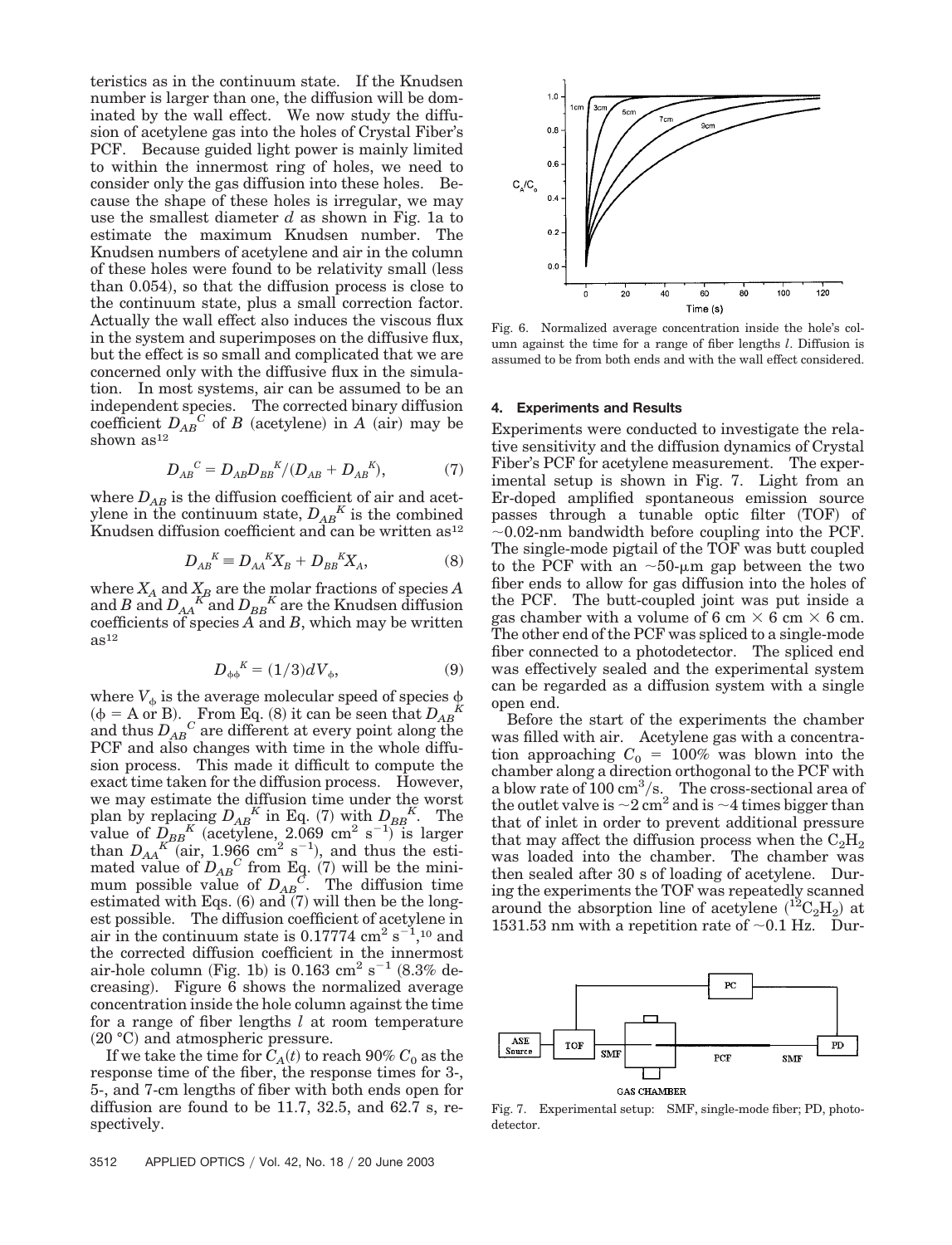

Fig. 8. Measured normalized minimum transmittance as a function of time: a, 25-cm-long PCF; b, 10-cm-long PCF.

ing each scan the minimum transmittance corresponding to the peak absorption at 1531.53 nm was recorded with a PC that is also used to control the TOF. The room temperature was at  $\sim$ 293 K. Figures 8a and 8b show the measured normalized minimum transmittances as functions of time for a 25- and 10-cm-long Crystal Fiber PCF, respectively. The transmittances reach steady states at  $\sim$ 8000 and 2000 s for the 25- and the 10-cm PCFs, respectively.

For comparison we modeled the variation of the (minimum) transmittance as a function of time. By using Eqs.  $(1)$  and  $(6)$ , we may express light intensity at the photodetector as

$$
I = I_0 \exp\left(-r\alpha_m l \left\{1 - (8/\pi^2) \sum_{j=1,3,5}^{\infty} \right.\right.
$$
  
 
$$
\times (1/j^2) \exp[-(j\pi/2l)^2 Dt] \Bigg\} \Bigg).
$$
 (10)

In deriving Eq.  $(10)$ , we assume that the concentration of acetylene in the chamber was constant  $(C_0 =$ 100% acetylene) over the whole measurement period. This is justified because the volume of the chamber is 1.96  $\times$  10<sup>6</sup> times bigger than that of the air-hole columns of the fiber, and consumption of acetylene



Fig. 9. a, PCF acetylene gas-sensing system: SMF, single-mode fiber; PD, photodetector; b, PCF with periodic openings; c, Quarter of the cross section of the Crystal Fiber's PCF with opening.

within the chamber over the measurement period is negligible. We also replaced *l* in Eq. (6) with 2*l* in Eq.  $(10)$  because the experimental system uses a PCF with a single open end and is equivalent to a system of twice the length of the PCF of the two-end open system. The parameters in Eq.  $(10)$  can be obtained from various measurements. The absorption coefficient  $\alpha_m$  was measured with a direct absorption cell to be  $0.2806 \text{ cm}^{-1}$ . The relativity sensitivity *r* was estimated by using the steady-state  $[t \rightarrow \infty]$  in Eq.  $(10)$ ] value of the normalized minimum transmittance as shown in Fig. 9. The steady values for the 25- and 10-cm PCFs are, respectively, 0.3827 and 0.6835, giving relative sensitivities of 13.75% and 13.59%. These values are close to the simulation results of  $12.6\%$  for the fundamental mode (Fig. 3). With  $r = 13.7\%$  and  $\alpha_m = 0.2806$  we fitted the measurement data in Fig. 8 to Eq.  $(10)$  and found that the diffusion coefficients for the 25- and 10-cm PCFs are, respectively,  $D = 0.169$  cm<sup>2</sup> s<sup>-1</sup> and  $D = 0.168$  cm<sup>2</sup>  $\rm s^{-1}$ .

These values are again close to the corrected diffusion coefficient  $(0.163 \text{ cm}^2 \text{ s}^{-1})$  obtained in Section 3. The agreements in the theoretical calculated and the experimental measured (fitted) values of *D* and *r* confirmed that the modeling techniques used for predicting the relativity sensitivity and the diffusion dynamics of the PCFs are accurate. The same techniques may be used to evaluate the performance of sensors made from PCFs with other geometries. The small discrepancies between the theory and the experiments may be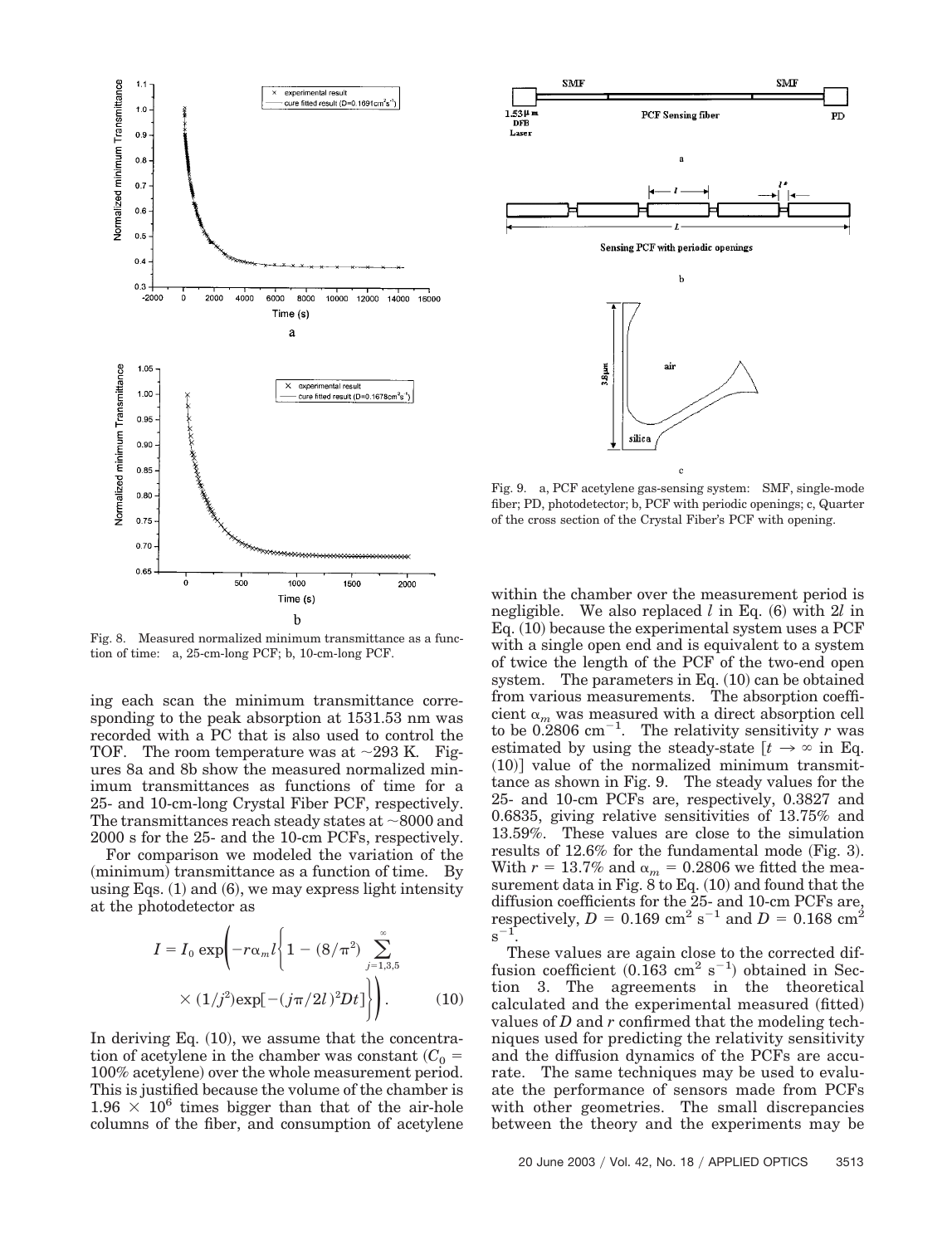due to the real fiber parameters being slightly different from that used in the modeling.

# **5. Sensor Design, Power Budget Analysis, and Performance Evaluation**

From the analysis in Section 4 we conclude that the response time of PCF is limited by the time taken for acetylene gas to diffuse into the holes. For a gassensing application that requires a response time of  $\sim$ 1 min the length of the sensing PCF should be limited to less than 7 cm. The sensitivity of the sensor is then limited because of the short sensing fiber length allowed. To achieve a higher sensitivity with a reasonable response time, we propose introducing periodic openings along the sensing fiber. This design allows for a long sensing fiber to be used to improve the sensitivity without comprising response time. Figure 9a shows an example of a sensor design based on Crystal Fiber's  $\sim$ 1.7- $\mu$ mdiameter silica core PCF where the sensing PCF with periodic openings is connected to single-mode transmission fibers at the two ends. A  $1.53$ - $\mu$ m distributed feedback laser is used as the source and an InGaAs photodetector as the receiver. The sensing PCF with periodically open windows is shown in Fig. 9b and the cross section of the PCF with an opening is shown in Fig. 9c.

# A. Loss Introduced from the Opening

The openings in the PCF modify the waveguide structure and thus change the transversal field distribution in the fiber cross section. For the  $\sim$ 1.7m-diameter silica core PCF from Crystal Fiber with openings as shown in Fig. 9c, because most of the light power is concentrated in the core and the regions within the inner most rings of holes that are close to the core, the variation in the field distribution due to the introduction of an opening is expected to be small. The power loss occurs at the transition between the PCFs with and without an opening because the mismatch of the modal field pattern may be calculated with<sup>13</sup>

$$
\alpha = \left\{ \left[ 2\sqrt{n_e} \sqrt{n_e^c} / (n_e + n_e^c) \right] \left[ \int E \cdot E_c \, \mathrm{d}a \right] \right\}
$$

$$
\left( \int E \cdot E \, \mathrm{d}a \right)^{1/2} \left( \int E_c \cdot E_c \, \mathrm{d}a \right)^{1/2} \left[ \int^2 \right], \qquad (11)
$$

where  $n_e$ ,  $n_e^c$  and  $E$ ,  $E_c$  are, respectively, the effective indexes and the transverse electric-field distributions of the PCF with and without an opening. The  $2\sqrt{n_e}$  $\sqrt{n_e^c}/(n_e + n_e^c)$  in Eq. (11) is the Fresnel coefficient, and the second term is the overlap integral between the fundamental modes of the respective PCF sections. In our simulation we found the fundamental modes of both the cut and the original PCF at the  $1531.5\text{-}\mu\text{m}$  wavelength and then substituted the mode field into the Eq.  $(11)$  to obtain the power coupled fraction. Results show that the difference in the effective indexes with and without an opening is

very small, and the first term is approximately equal to 1. The calculated power loss is  $\alpha = 0.0014$  dB.

## B. Lengths of the Open Sections

The lengths of the opened sections *l*\* as shown in Fig. 9b) should be long enough to ensure that time required for (acetylene) gas diffusion into the holes is not dominated by the wall effect of the open sections. To achieve this, the Knudsen number  $(K_n = m/l^*)$ should be much smaller than 1. Assuming that  $K_n \leq 0.01$ , the length of the open section should be longer than  $6.5 \mu m$ . Because the depth of the open fiber section is less than the radius of the original PCF ( $\sim$ 65  $\mu$ m), the time required for the acetylene to diffuse into the open air holes is estimated to be less than 0.001 s. This value is significantly smaller than the time necessary for diffusion through the unopen air-hole columns and can therefore be neglected in the evaluation of the response time.

As mentioned in this subsection the variation in the mode-field distribution due to the opening is small. As a matter of fact, the mode field in the open section is slightly mode confined within the core region because of the relatively low refractive index of the air compared with that of the silica. Because the open section is so short, the bending effect can then be avoided. The loss coefficient in the open section is then expected to be similar to that of the unopen fiber sections.14 The loss due to the opening is thus mainly due to that occurring at the transition between the open and unopened PCFs and can then be calculated by Eq.  $(11)$ .

# C. Power Budget and Performance Analysis

Considering as an example the sensor system shown in Fig. 9 with a required response time of  $\sim$  1 min, the fiber length between the two open windows can be chosen as  $l = \sim 7$  cm. For a total fiber-sensing length of *L* centimeters, the number of openings required will be  $L/7$  and loss due to the openings will be  $2\alpha L/7$ . The source power  $P_s$ , fiber length *L*, maximum gas concentration  $C_{\text{max}}$ , and the minimum detectable power of photoreceiver  $P_D$  should satisfy

$$
P_s - (2\alpha L/7) - \alpha_f L - r\alpha_m C_{\text{max}} L \ge P_D, \quad (12)
$$

where  $\alpha_m$  is the absorption coefficient of gas at the operating wavelength and equals 1.218  $\text{d}\overline{\text{B}}$  cm<sup>-1</sup> for acetylene detection at 1.5315  $\mu$ m, *r* is the relative sensitivity of the PCF and equals 13.72% for the Crystal Fiber PCF working at 1.5315  $\mu$ m, and  $\alpha_f$ represents the loss of the PCF and is  $\sim 0.1$  dB/m for the Crystal Fiber PCF.<sup>5</sup> For typical values of  $P_s = 5$  $\rm{mW}$  (7 dBm),  $P_D = 10 \ \rm{nW}$  ( $-50 \ \rm{dBm}$ ),  $\alpha = 0.0014 \ \rm{dB},$ and  $C_{\text{max}} = 5\%$ , the maximum sensing length can be calculated as  $L = 4.87$  m. This is equivalent to an open-path gas cell with an equivalent length of  $4.87 \times$  $13.72\% = 0.668$  m! Consider that the detection resolution of 3.75 parts per million for an equivalent of 1 m (ppm m) of acetylene has been achieved with wavelength modulation spectroscopy and digital signal processing.15,16 We expect that, with the same